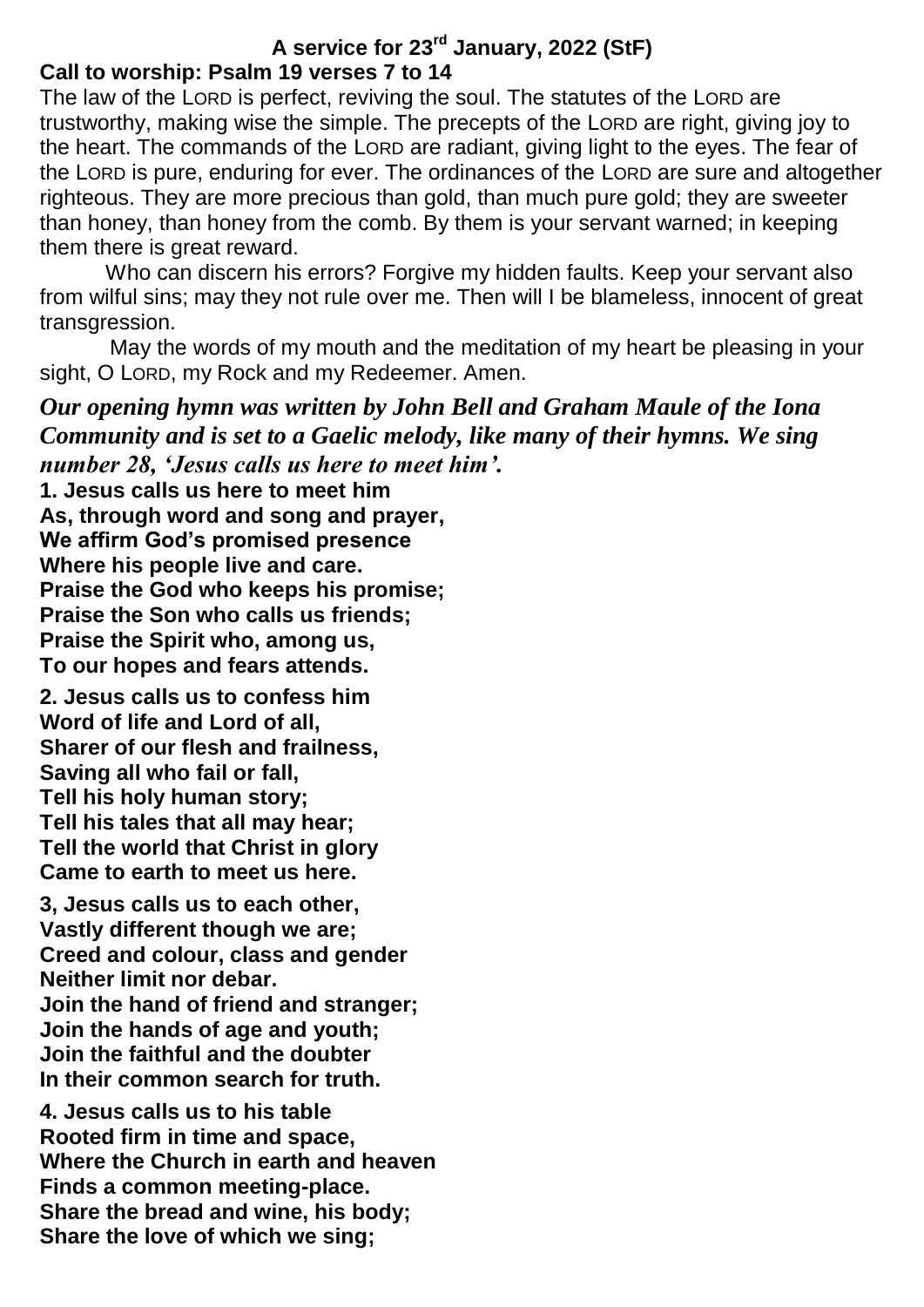# **Share the feast for saints and sinners Hosted by our Lord and King.** *© John L. Bell (born 1949) & Graham Maule (born 1958)*

## *Let us pray*

Almighty God, you spoke life into being throughout the universe, bringing light and order to darkness and chaos. You made this beautiful, self-sustaining planet upon which we live and entrusted us to exercise stewardship over the world. You created us in your image and have striven to draw us into the closest of relationships with you. Even when we set ourselves against us, you persevered and shared our mortal flesh as Jesus Christ, who grew up among people like us, sharing our hopes and fears, joys and sorrows, our trials and temptations, yet doing so without sinning, showing us how you want us to live. He is Emmanuel, God with us and alongside us. We believe his death and resurrection broke the hold of sin and death over us and we have eternal life through faith in him.

Amazing heavenly Father, may we pray to you in faith, sing your praises joyfully and listen to your guiding word, for you are the Lord of all and our Saviour. We offer you all honour, glory power and praise in our worship, in Jesus' holy name. Amen.

## *Let us offer a prayer of thanksgiving and confession to the Lord. When I say, 'Lord, in your mercy', please reply, 'Hear our prayer'.*

Heavenly Father, we offer thanks for the many blessings we receive from you, day by day: for the many good things we enjoy; for people who have blessed us by their example and loving-care, but most of all that you love us even at our worst, when we are loveless and unlovable.

# *'Lord, in your mercy' …………….. 'Hear our prayer'.*

Merciful Lord, pardon us when we don't love our neighbours as we love ourselves and for times when we see neighbours in need or distress but don't help them. Forgive us, too, for our failure commit ourselves to you and to serve you whole-heartedly. Help us to change our ways, so that our lives become Christ-centred, not self-centred.

## *'Lord, in your mercy', please reply, 'Hear our prayer'.*

Gracious and faithful God, we believe that you have heard our prayer and have not only forgiven us, but you call us to follow you once more, unburdened by guilt. Therefore, Lord, as you offer us a fresh start, fill us now with the power of the Holy Spirit to love and serve both you and our neighbours faithfully and joyfully in the blessed name of Christ Jesus our Lord and Friend. Amen.

## *We shall say the prayer our Lord taught his disciples:*

**Our Father, who art in heaven, hallowed be thy name; thy kingdom come; thy will be done; on earth as it is in heaven. Give us this day our daily bread. And forgive us our trespasses as we forgive those who trespass against us. And lead us not into temptation, but deliver us from evil. For thine is the kingdom, the power and the glory, for ever and ever. Amen.**

*Our next hymn was written in 1968 by Revd. Fred Pratt Green, a gifted Methodist minister. It was chosen for the service at Westminster Abbey, uniting the Presbyterian and Congregational Churches into the United Reformed Church in 1972. Hymn number 346, 'Christ is the world's light, Christ and none other'.* **1. Christ is the world's Light, Christ and none other;**

**Born in our darkness, he became our Brother.**

**If we have seen him, we have seen the Father: Glory to God on high.**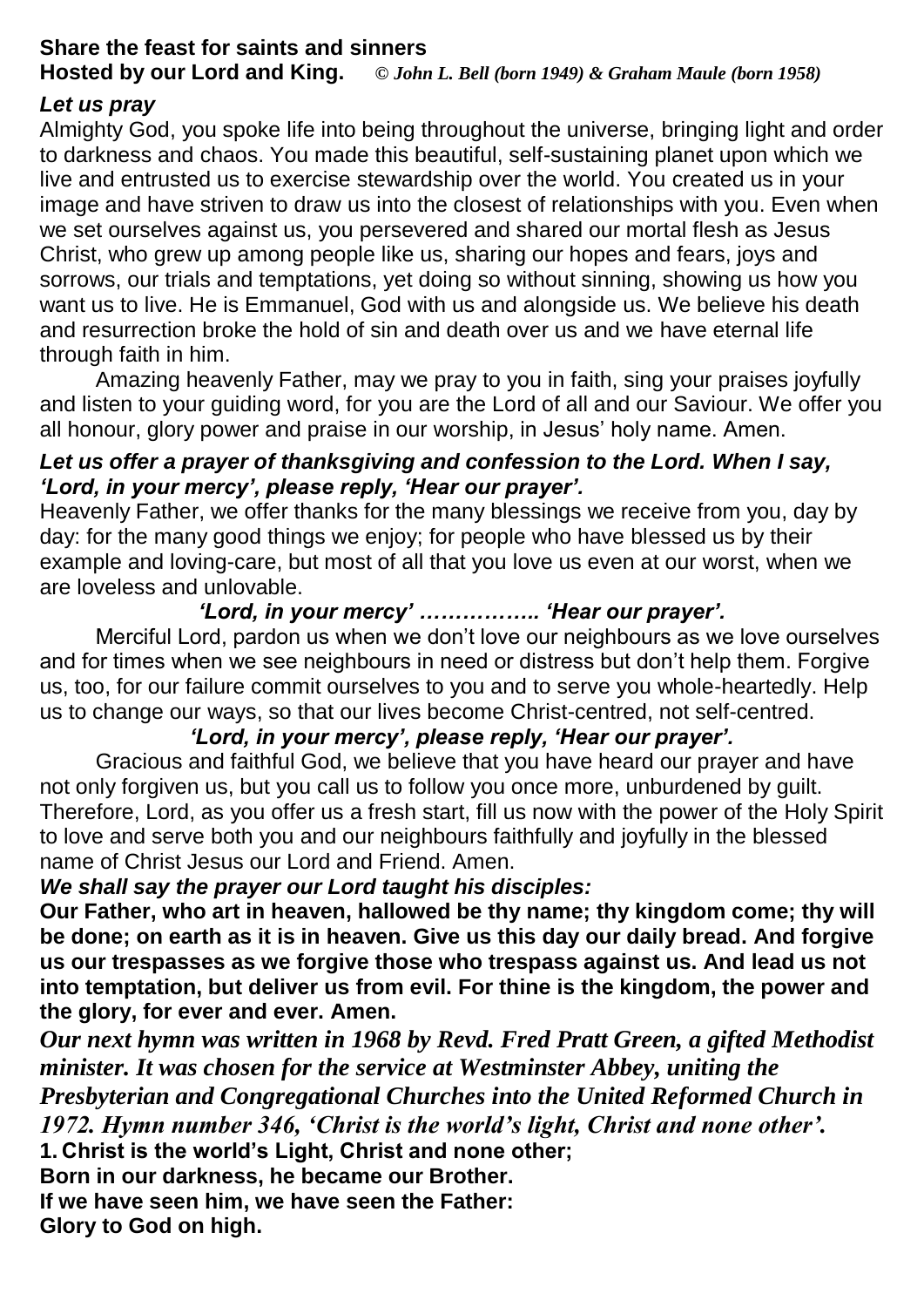**2. Christ is the world's Peace, Christ and none other; No one can serve him and despise another. Who else unites us, one in God the Father? Glory to God on high.**

**3. Christ is the world's Life, Christ and none other; Sold once for silver, murdered here, our Brother – He, who redeems us, reigns with God the Father: Glory to God on high.** 

**4. Give God the glory, God and none other; Give God the glory, Spirit, Son and Father; Give God the glory, God in us, my Brother: Glory to God on high.** *© Fred Pratt Green {1903 – 2000) StF version*

#### *We come now to our prayers of intercession. Let us pray.*

Sovereign God, Light of the world, you are our strength and refuge in times of trouble. You bless us with your love, so, we turn to you, asking you to help us to act as your earthly hands by helping neighbours who are in need or any kind of trouble. Although our own powers are limited and at times the brokenness of our world threatens to overwhelm us, we are not afraid to ask you to reach out to inspire people with power and influence who can heal the suffering we see around us, for we know that to you all things are possible.

Lord, we are aware of the brokenness of this beautiful, yet fragile world and, as we remember how our Saviour came into the world, homeless and in need, we pray for the poor, disfranchised and marginalised in the world, particularly people from the Developing world whose lives are often brutal, bitter and short. Loving heavenly Father, help us to play what part we can to build a better world by seeking justice for all, by campaigning to end poverty here and abroad, by sharing the earth's resources instead of fighting over them and by learning to co-operate with one another, accepting and even celebrating our differences, rather than allowing them to divide us.

Lord, hear our prayer for people who are facing undue pressures in these troubled times: those who have been deeply affected by coronavirus: others who are suffering from long COVID19, or who have lost loved-ones because of it; others who have lost employment, or who are burdened by debt as a result of COVID lockdowns or restrictions; neighbours who are lonely and afraid, or who feel abandoned; people whose relationships have broken down; children whose lives have been constricted and whose education has been damaged; everybody whose spiritual and mental health has been severely challenged during the past two years.

As Jesus came as Lord of healing and wellbeing, look with compassion on people who are sick in body, mind, or spirit. Help them find healing, renewed strength and hope, not only as a result of the care and support they receive, but by experiencing your holy presence in their need. We pray, too, for people who are living with a dementia and their friends, carers and families, who seek to support them and for whom the pandemic has been a living nightmare. Comfort them in their distress and ease their brokenness, O Lord.

In a time of silence, we bring to mind people around us who are in special need of your care and, as we name them before you, we are confident you will know their needs and will reach out to them: ……………… Lord, help us to offer them practical support and friendship as well as sympathy, but embrace everybody for whom we pray with your love, so they receive healing, courage, comfort and peace.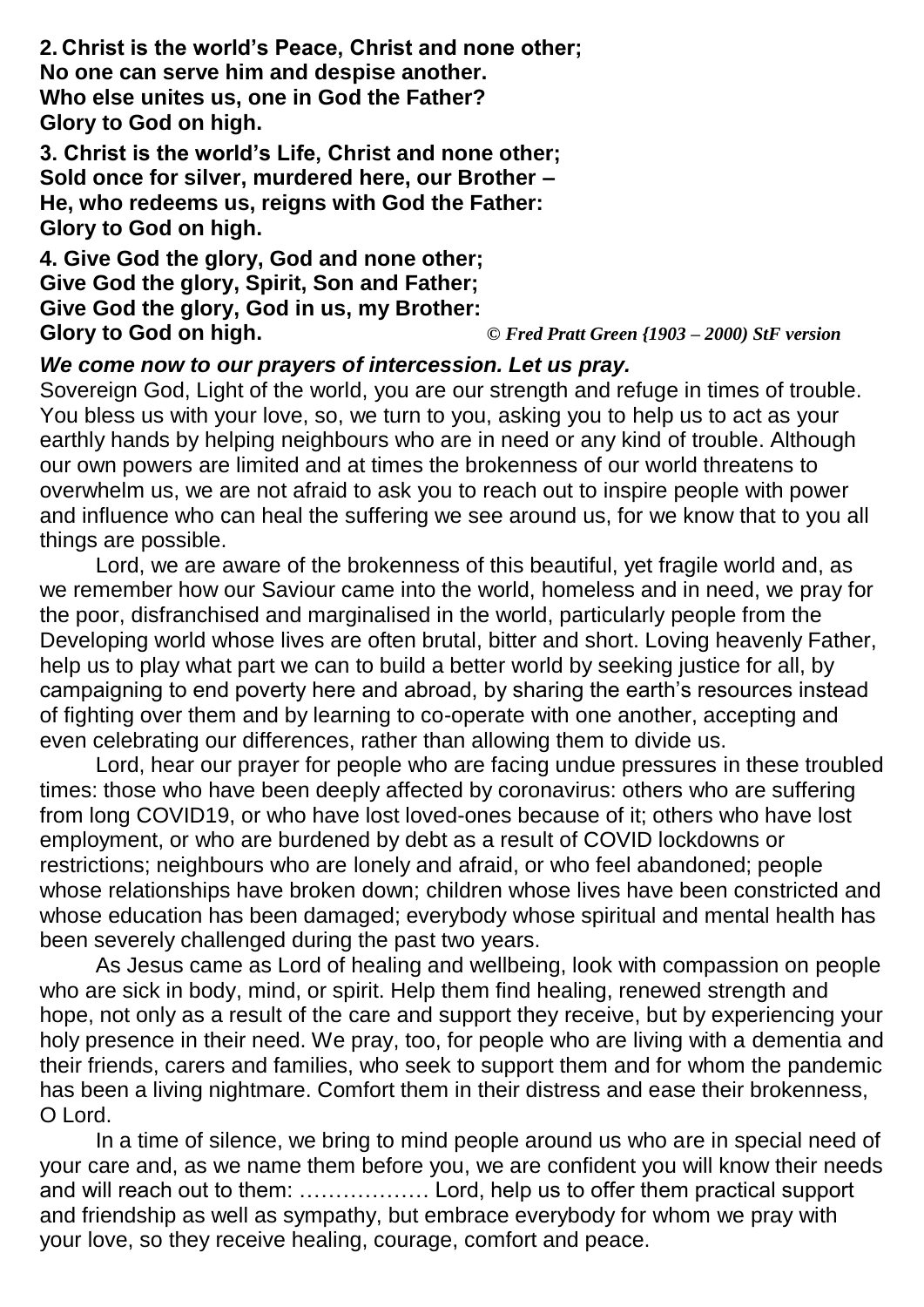Heavenly Father, in his infancy Jesus experienced what it is to be a refugee, so it is right, therefore, to pray for the victims of wars, terrorism, prejudice and persecution, for you understand their plight. Teach leaders of all nations to find better ways of resolving differences with neighbours, rather than resorting to force and inspire them to rule with justice and mercy, for only then can true peace prevail.

Hear our prayer for the victims of war and terrorism: those who have lost loved ones; for people who have suffered life-changing injuries to body, mind or spirit and for refugees, who have not only been driven far from their homes, but who face exploitation and danger in order to try to escape from man's inhumanity to man. Compassionate God, may they all receive the support and encouragement required to rebuild their broken lives. Remember in your mercy people in Afghanistan, Ethiopia and Sudan where strife is threatening to result in catastrophic famine in these countries.

Holy God, we pray for our church, churches in our district and, indeed, for the World Church as we begin to emerge from the shadow of the pandemic. Help us learn new, effective ways to serve our communities and to reflect the goodness and grace of Jesus by proclaiming Good News with one voice and serving him with united hearts.

Lord, we ask you to bless people who have worked steadfastly to support us throughout this pandemic: workers in the NHS, carers, scientists who are producing anti-COVID vaccines and medicines, besides key-workers throughout the country. May they remain successful and safe in their work, Lord.

Abba, Father God, look upon us, our families and our friends with compassion. Keep us safe and guide us in your holy ways throughout this year, so we may bear the light of the gospel message into the darkest corners of your kingdom, in the glorious name of our Saviour Jesus Christ. Amen.

**Our reading is Paul's first letter to the Corinthians chapter 12 verses 12 to 31a** The body is a unit, though it is made up of many parts; and though all its parts are many, they form one body. So it is with Christ. For we were all baptised by one Spirit into one body—whether Jews or Greeks, slave or free—and we were all given the one Spirit to drink. Now the body is not made up of one part but of many. If the foot should say, "Because I am not a hand, I do not belong to the body," it would not for that reason cease to be part of the body. And if the ear should say, "Because I am not an eye, I do not belong to the body," it would not for that reason cease to be part of the body. If the whole body were an eye, where would the sense of hearing be? If the whole body were an ear, where would the sense of smell be? But in fact God has arranged the parts in the body, every one of them, just as he wanted them to be. If they were all one part, where would the body be?

As it is, there are many parts, but one body. The eye cannot say to the hand, "I don't need you!" And the head cannot say to the feet, "I don't need you!" On the contrary, those parts of the body that seem to be weaker are indispensable, and the parts that we think are less honourable we treat with special honour. And the parts that are unpresentable are treated with special modesty, while our presentable parts need no special treatment. But God has combined the members of the body and has given greater honour to the parts that lacked it, so that there should be no division in the body, but that its parts should have equal concern for each other.

If one part suffers, every part suffers with it; if one part is honoured, every part rejoices with it. Now you are the body of Christ, and each one of you is a part of it. And in the church God has appointed first of all apostles, second prophets, third teachers, then workers of miracles, also those having gifts of healing, those able to help others, those with gifts of administration, and those speaking in different kinds of tongues. Are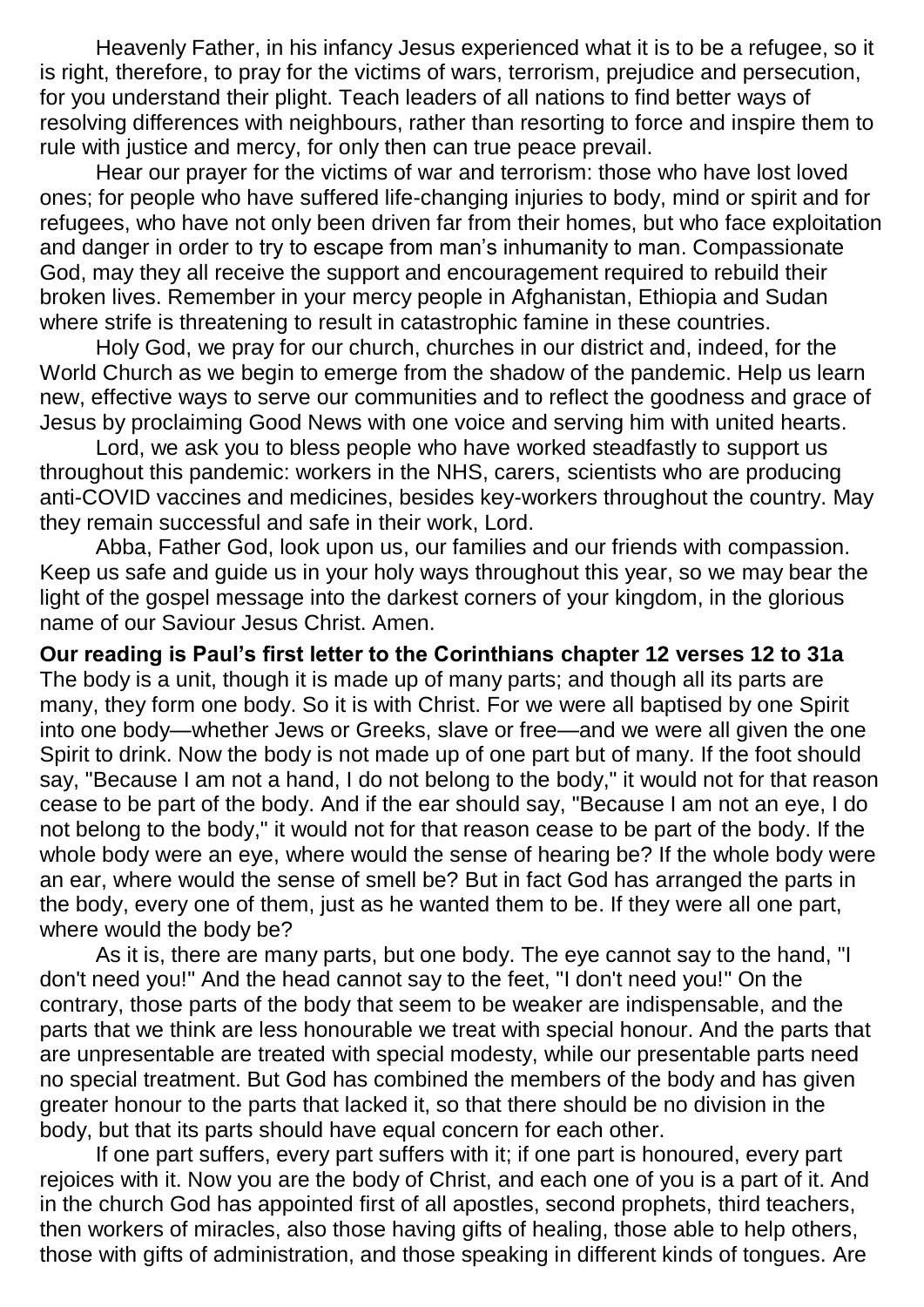all apostles? Are all prophets? Are all teachers? Do all work miracles? Do all have gifts of healing? Do all speak in tongues? Do all interpret? But eagerly desire the greater gifts. Amen.

## **The Gospel reading is Luke chapter 4 verses 14 to 21**

Jesus returned to Galilee in the power of the Spirit, and news about him spread through the whole countryside. He taught in their synagogues, and everyone praised him. He went to Nazareth, where he had been brought up, and on the Sabbath day he went into the synagogue, as was his custom. And he stood up to read. The scroll of the prophet Isaiah was handed to him. Unrolling it, he found the place where it is written: "The Spirit of the Lord is on me, because he has anointed me to preach good news to the poor. He has sent me to proclaim freedom for the prisoners and recovery of sight for the blind, to release the oppressed, to proclaim the year of the Lord's favour."

 Then he rolled up the scroll, gave it back to the attendant and sat down. The eyes of everyone in the synagogue were fastened on him, and he began by saying to them, "Today this scripture is fulfilled in your hearing." Amen.

*The author or our next hymn, Delores Dufner, is a member of St. Benedict's Monastery in St. Joseph, Minnesota and is a writer of liturgical, scripturally based hymn and song texts which have a broad ecumenical appeal. She is currently a member and a Fellow of The Hymn Society in the United States and Canada. She began work as a music teacher, but progressed to liturgy co-ordinator and Director of the Office for Worship in St. Cloud, Minnesota and is currently working on her fourth hymn collection. We shall sing number 689, 'Summoned by the God who made us'*

**1. Summoned by the God who made us Rich in our diversity, Gathered in the name of Jesus, Richer still in unity.** *Chorus: Let us bring the gifts that differ And, in splendid, varied ways, Sing a new church into being One in faith and love and praise.*

**2. Radiant risen from the water, Robed in holiness and light, Male and female in God's image, Male and female, God's delight.** *Chorus:*

**3. Trust the goodness of creation, Trust the Spirit strong within, Dare to dream the vision promised Sprung from seed of what has been.** *Chorus:*

**4. Bring the hopes of every nation; Bring the art of every race. Weave a song of peace and justice; Let it sound through time and space.** *Chorus:*

**5. Draw together at one table All the human family;**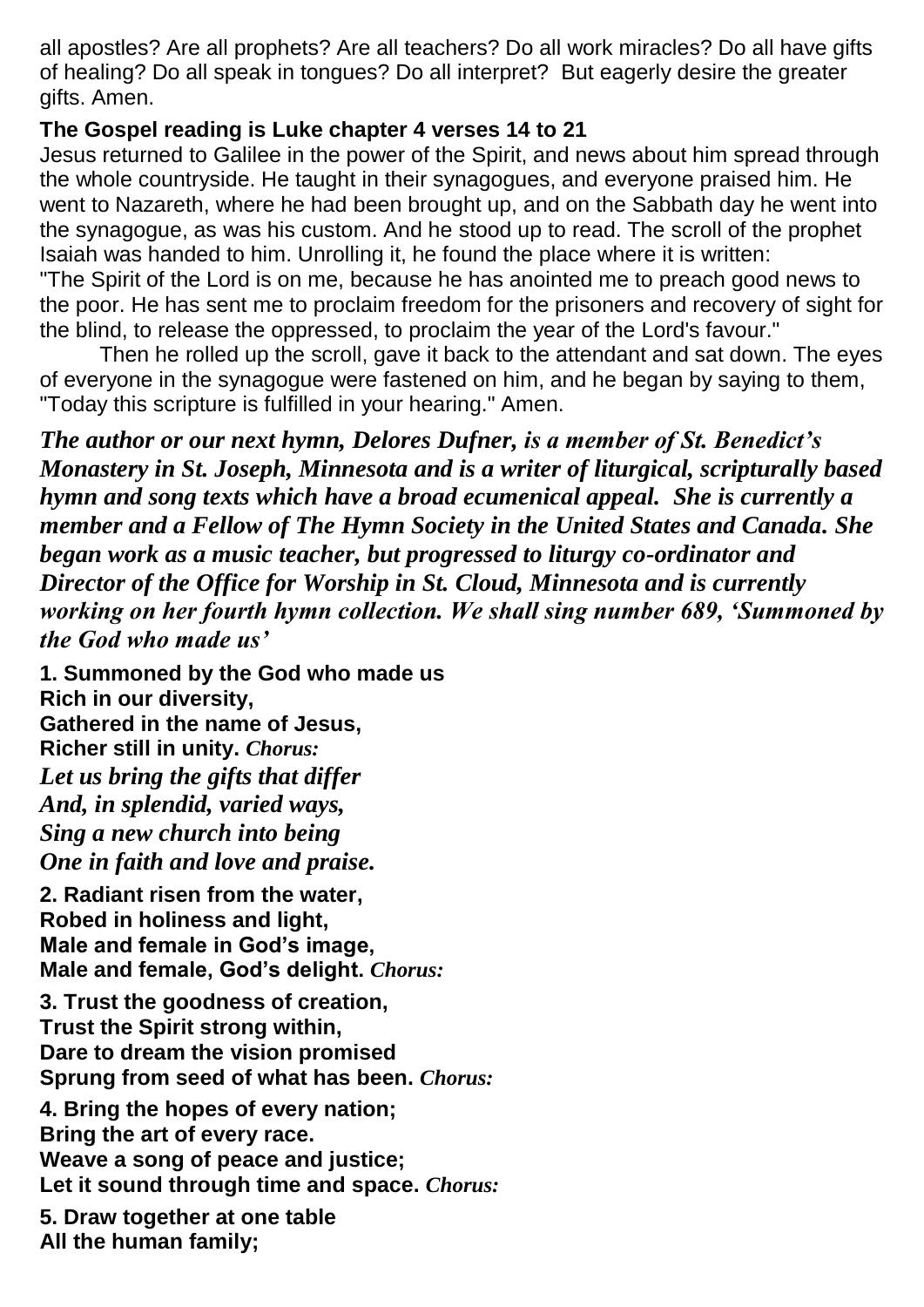#### **Shape a circle ever wider And a people ever free.** *Chorus: © Delores Dufner (Born 1939)*

**Sermon** *"All of you are Christ's body, and each one is a part of it."* **1Cor. 12:27** The remarkable American evangelists, Dwight Moody and Ira Sankey, led major revivalist campaigns in Britain and the United States between 1873 and 1899, in which tens of thousands turned to Jesus. However, until they became partners, Moody was only modestly successful in his hometown, Chicago, even though he was a very gifted preacher. Their meeting was dramatic: in 1870, thirty year-old Ira Sankey travelled to an international YMCA convention at Indianapolis, where he attended a rally led by Dwight Moody.

Despite Dwight Moody's inspired preaching, the rally was clearly failed to inspire the congregation, for the music was abysmal. The organist played too slowly and the singing lacked conviction. Sankey waited until there was pause, then rose and sang William Cowper's, "There is a fountain filled with blood", unaccompanied. There was an awed silence during the first verse; then everyone stood to sing the remaining verses with gusto. Thereafter a new spirit flowed through Mr. Moody's rally.

At the end of the meeting, Dwight Moody sought out Ira Sankey and immediately enquired,

**"Where are you from? Are you married? What is your business?"** Ira Sankey replied **he was from Newcastle, Pennsylvania, was married with two children and was a government tax inspector.** Impulsively, Mr. Moody retorted,

**"You will have to give it up!"** adding**, "I have been looking for you for eight years."** Thus began a twenty-six-year evangelical partnership, rivalling the secular one between W.S. Gilbert & Arthur Sullivan.

What does the story of Moody and Sankey have to do with our Bible readings? Dwight Moody was a gifted preacher, whilst Ira Sankey was a superb singer, hymncollector and musician. On their own, however, they would probably not have made a great impact on the world, but by pooling their God-given talents – **fruits of the Spirit** – they were a great force for spreading the Good News brought by Christ Jesus. Half a century later, Billy Graham used the same formula, leading the preaching himself, but relying on singers like George Beverly Shea and Cliff Barrows to raise the spirits of congregations with hymns such as **"Great is thy faithfulness"** and **"How great thou art!"**

When Paul wrote his letters to the Church at Corinth, he also directed his audience to pool the talents, gifts and graces **– fruits of the Spirit –** bestowed on them by the Holy Spirit, rather than arguing over which spiritual gift was most important. Paul was attempting to unite a troubled group of followers, whose differences threatened to tear the communities apart. Had the Corinthian Church been a school, it would not simply have failed an Ofsted inspection, but would have by-passed special measures and been closed down!

Corinth itself was a major commercial city, with an unenviable reputation for immorality and drunkenness. The Church in Corinth had a very mixed membership: slaves and freed men; wealthy, influential merchant women; Jews and Gentiles. The differences in social standing, wealth and racial background resulted in enormous quarrels. Arguments raged over the manner of worship, whose preaching was best, **{Paul's, Apollos', or Peter's}**, whether or not Hebrew customs and laws should be observed, sexual morality and the role of women in church. Even the eucharist was a shambles: they brought their own food and drink, but did not share it, so the wealthy ate themselves sick and became inebriated whilst the slaves stood by hungry and parched.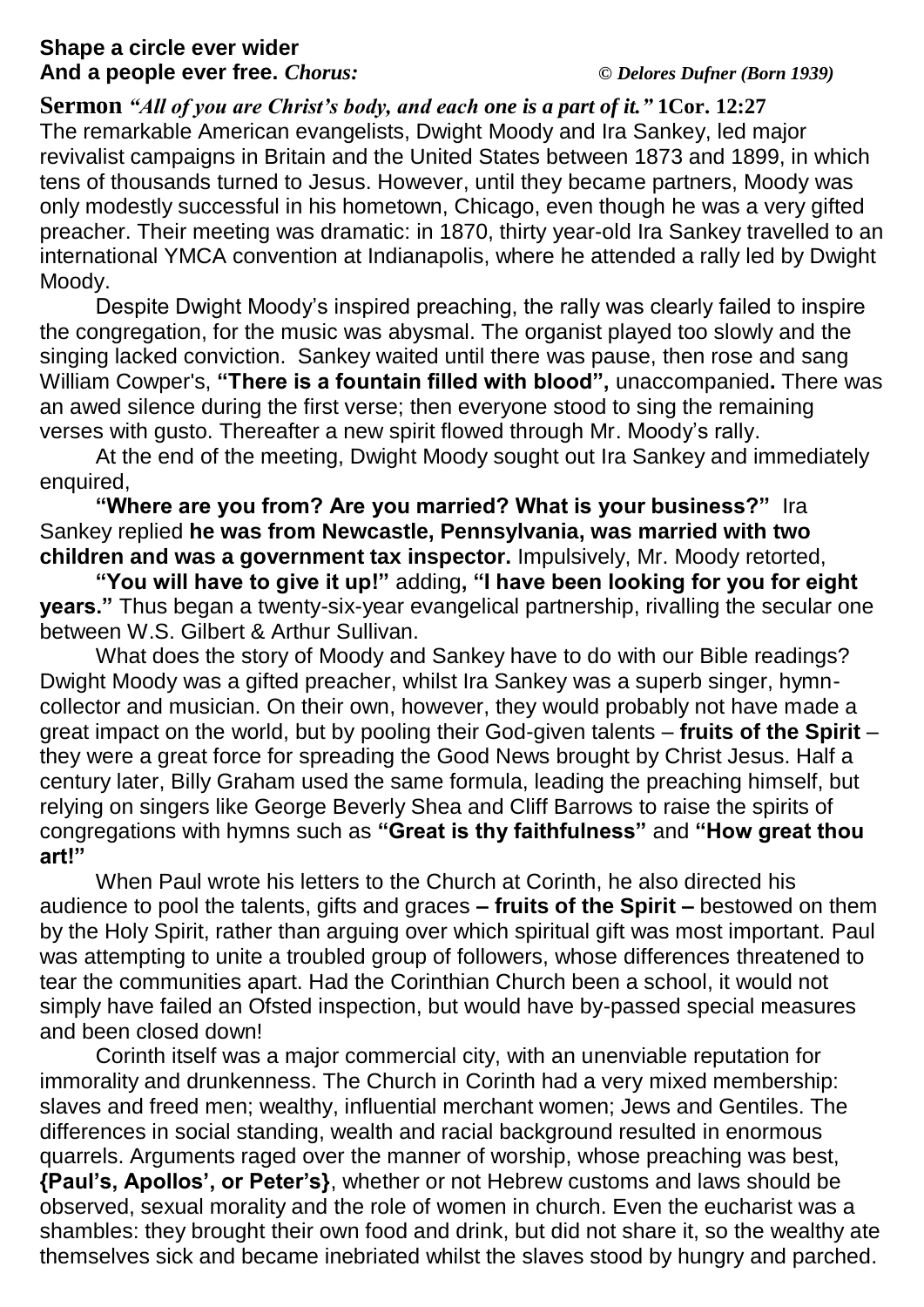Paul knew that unless something was done to rectify the situation, Corinth would soon have no church at all.

He likened the Church to a body with Christ as its head. Every one of us is part of that body, each with a particular role to perform. If a limb, or an organ does not function, the body is handicapped and, if we do not offer our own talents and time, the church will suffer. If you think you have little to offer, you deceive yourself, for even as seemingly unimportant a part as a little finger, or toe causes problems if it doesn't work properly!

Luke recorded that, at the beginning of his ministry, Jesus went to the synagogue in Nazareth, where he was handed the scroll of Isaiah. He found chapter 61 and read an oracle of the coming Messiah: **"The Spirit of the Lord is on me, because he has anointed me to preach good news to the poor. He has sent me to proclaim freedom for the prisoners and recovery of sight for the blind, to release the oppressed, to proclaim the year of the Lord's favour."** After he had read, Jesus stated, **"Today this scripture is fulfilled in your hearing."** By making his claim, Jesus so enraged his fellow Nazarenes, they attempted to throw him from a cliff, but for the next three years he lived out what he had read. He showed in words and deeds that God loves the poor, the marginalized, the despised and victimised. His healing was not confined to physical and mental needs, but to spiritual ones, too. In other words, Jesus gave people a sense of self-worth, respect, a belief that life was not only worth living, but to be lived fully in the light of God's love.

His claim was not a meaningless slogan in the fashion of many mission statements used by businesses today. Instead, Jesus reached out to heal the blind, lame and leprous; he offered forgiveness and dignity to sinners and showed that, despite our flawed nature, God loves us so much that he gave the most precious thing he had, his only Son's life, to redeem us from the power of sin and death. Moreover, Christ Jesus not only died for our sakes, but was raised and sent the Holy Spirit, so that we can continue his work. We are challenged to use our Spiritual gifts to share the Good News in kind deeds as well as words, to reflect the light of his love upon our neighbours each day and to work for a just world where poverty and ignorance are overcome. The challenge is huge, but we can make a difference, for Christ Jesus is at our head, so how can we fail, if we trust him? Therefore, let us share our spiritual gifts to build up God's kingdom. Amen.

*We close our worship with a hymn by Jacqueline Jones that challenges us. Jacqui is a contemporary Christian singer-songwriter, originally from South Africa, who was based in the UK for 5 years and now lives in Christchurch, NZ as a vicar's wife! Hymn number 662, 'Have you heard God's voice; has your heart been stirred?'*

**1. Have you heard God's voice; has your heart been stirred? Are you still prepared to follow? Have you made a choice to remain and serve, Though the way be rough and narrow?** *Chorus: Will you walk the path that will cost you much And embrace the pain and sorrow? Will you trust in One who entrusts to you The disciples of tomorrow?*